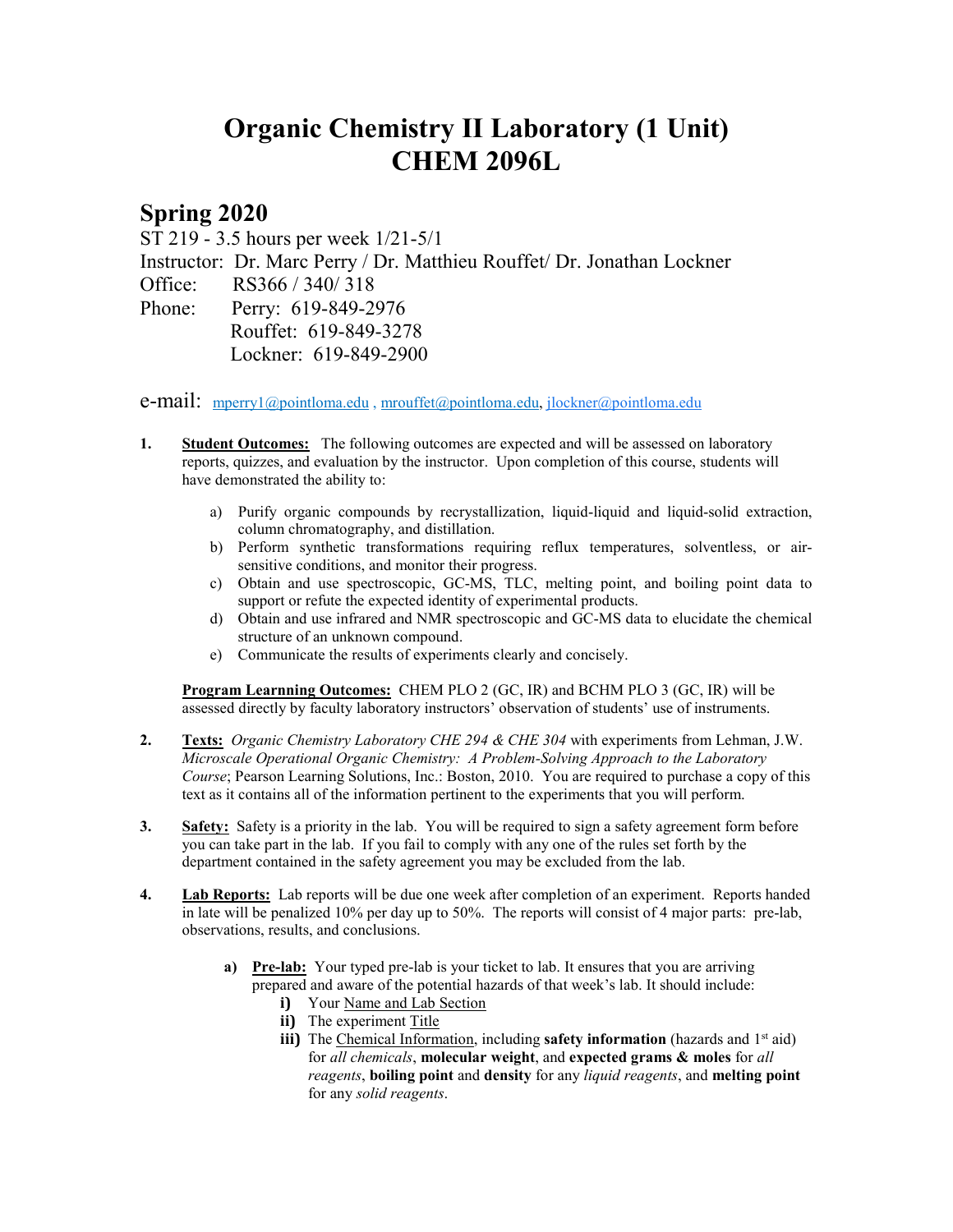- **iv)** A balanced Equation for the reaction showing all *chemical structures (not formulas), or* the Structure(s) if the lab is not a 'reaction' per se. (This may be hand-drawn.)
- **v)** The Procedure as a step-by-step list of tasks.
- **vi)** The Expected Results, including **theoretical yield** and any **expected physical characteristics** of the product (*i.e.* color, state – solid or liquid, melting point or boiling point, characteristic spectral data, etc.) *This is what your TA or instructor will point to when you ask "is this what it's supposed to look like?"*
- **b) Observations:** This section is completed during lab (handwritten on your pre-lab or on an attached sheet) *and will be evaluated at the time of check-out from the lab.* This section should include:
	- **i)** All data measurements (including tare and sample weights, melting point range, temperature, etc.)
	- **ii)** Any deviation from the typed procedure. (You may cross out/annotate your typed procedure as long as it is legible.) Also include sketches of any unusual apparatus. *(Unusual = different from what is shown in Lehman…)* Mention any spills or product losses here as well.
	- **iii)** Spectra printouts (from the NMR, GC, IR, GCMS, etc.) should be attached. Descriptive observations. If you noticed a particular smell, color, temperature, clarity, bubbles, phase change, etc., *write it down*. If you were expecting a color/smell/etc. change and did not see it, write that down.
- **c) Results:** Each lab should include all relevant calculations (*e.g.* limiting reagent, theoretical yield, actual yield, % composition,…) In addition, a specific set of results for each experiment will be provided on the board at the start of lab. *This may often include assigned problems from Lehman.*
- **d) Conclusions:** This section should include:
	- **i**) A one-sentence summary of what was done in the experiment.
	- **ii)** A comparison of the results you obtained with what you expected (mentioning your yield), referring to your specific data values as relevant.
	- **iii)** A compelling case for the identity and purity of your product (referring to your yield and melting point if relevant). If you do not believe you obtained the desired product (or if you obtained it in poor yield/purity), you should include an explanation for why you think your results deviated from expectation.

For Experiments 2, 4, 6, and 9, you will complete a **worksheet** worth 35 points in place of the Observations, Results & Discussion sections. (A Pre-lab and Quiz is required for every lab.)

- **5. Quizzes**: There will be a quiz given at the beginning of each class on the day that a new experiment is to begin. The quiz will contain material from the previous lab as well as on the experiment to be performed on that day.
- **6. Grades**:Grades will be calculated based on your best 8 experiments. (Your lowest score will be dropped, provided that you complete each lab and turn in a report.) Reports will be graded as follows:

| <b>Total</b> | 50 pts   |
|--------------|----------|
| Ouiz         | $10$ pts |
| Conclusions  | 9 pts    |
| Results      | 16 pts   |
| Observations | $10$ pts |
| Prelab       | 5 pts    |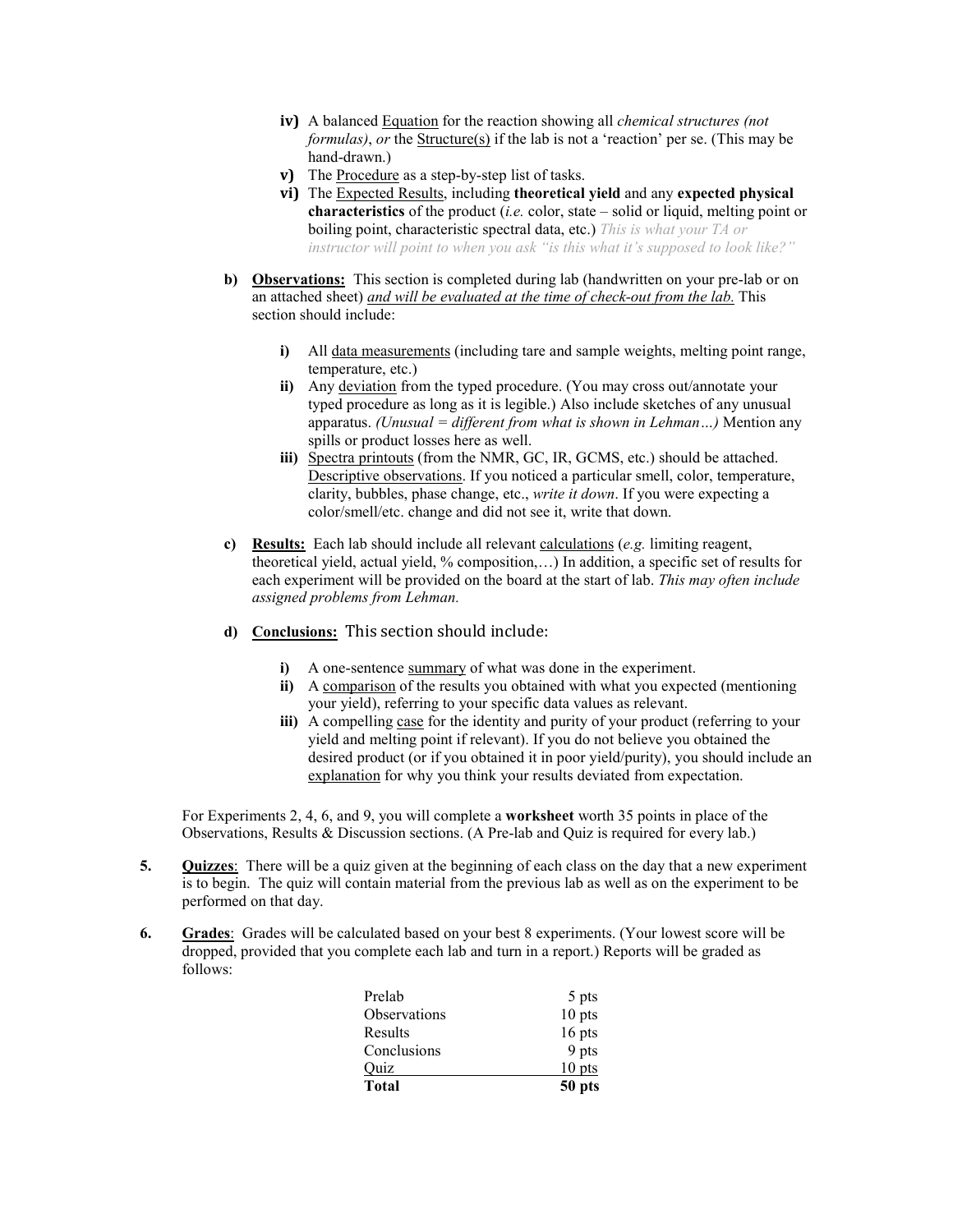There are a total of 400 points possible. Your total score will be divided by 400 and then multiplied by 100 to get your lab percentage. This percentage will determine your lab grade as shown below.

| $92 - 100\%$ | A              |
|--------------|----------------|
| $90 - 92\%$  | $A^-$          |
| 88-90%       | $\rm{B^+}$     |
| 82-88%       | R              |
| 80-82%       | $B^-$          |
| 78-80%       | $C^+$          |
| 72-78%       | C              |
| 70-72%       | C-             |
| 68-70%       | D <sup>+</sup> |
| 62-68%       | D              |
| 60-62%       | D.             |
| $<60\%$      | F              |

- **7. Make-Up Labs:** Due to the busy room, faculty, and student schedules, no make-up labs will be given. We understand that unforeseeable events might arise which prevent you from coming to lab. For this reason you will be able to drop your lowest lab grade. If you miss a lab with an excused absence, then that lab will be the lab grade that is dropped. If you miss a lab and do not have an excused absence, you will receive a zero for that lab and that zero will not be dropped. Other missed labs will be counted as a zero unless prior arrangements are made.
- **8. Student Code of Conduct:** You are expected to conduct yourself in an upright and ethical manner. If you are caught cheating in any form (plagiarism, copying, reporting data fraudulently, etc.) you will be given a failing grade for that course activity. In addition, you will be subject to further disciplinary action as set forth by university policy.
- **9. Office Hours:** We will make every effort to be available in our office during the times we've indicated below for office hours. You are welcome to schedule an appointment or take your chances and drop by, especially if you find these hours inconvenient.

## **Office Hours**

| Perry                | Rouffet               | Lockner        |
|----------------------|-----------------------|----------------|
| Monday: $3-4$ ,      | Monday: 10:30-12      | Monday: $2-3$  |
| Tuesday: 10:30-12    | Wednesday: $10:30-12$ | Wednesday: 2-3 |
| Wednesday: 1:30-2:30 |                       | Friday: 2-3    |
| Friday: 1:30-3       |                       |                |

## **10. Laboratory Schedule:** Below is a schedule of the experiments to be performed.

| Week of       | <b>Experiment</b>                                                                                   | relevant concepts<br>lab techniques                                                             | <b>Tentative Due</b><br>Date* |
|---------------|-----------------------------------------------------------------------------------------------------|-------------------------------------------------------------------------------------------------|-------------------------------|
| January<br>20 | <b>Experiment 1</b><br>Reaction of iodoethane with<br>sodium saccharin<br>pp. 115-120               | the $S_N2$ reaction<br>resonance<br>filtration<br>melting point<br>$H NMR$ spectroscopy         |                               |
| January<br>27 | <b>Experiment 2</b><br>Stereochemistry of bromine addition<br>to trans-cinnamic acid<br>pp. 131-138 | addition reactions of alkenes<br>reaction stereochemistry<br>recrystallization<br>melting point | Experiment 1 report<br>due    |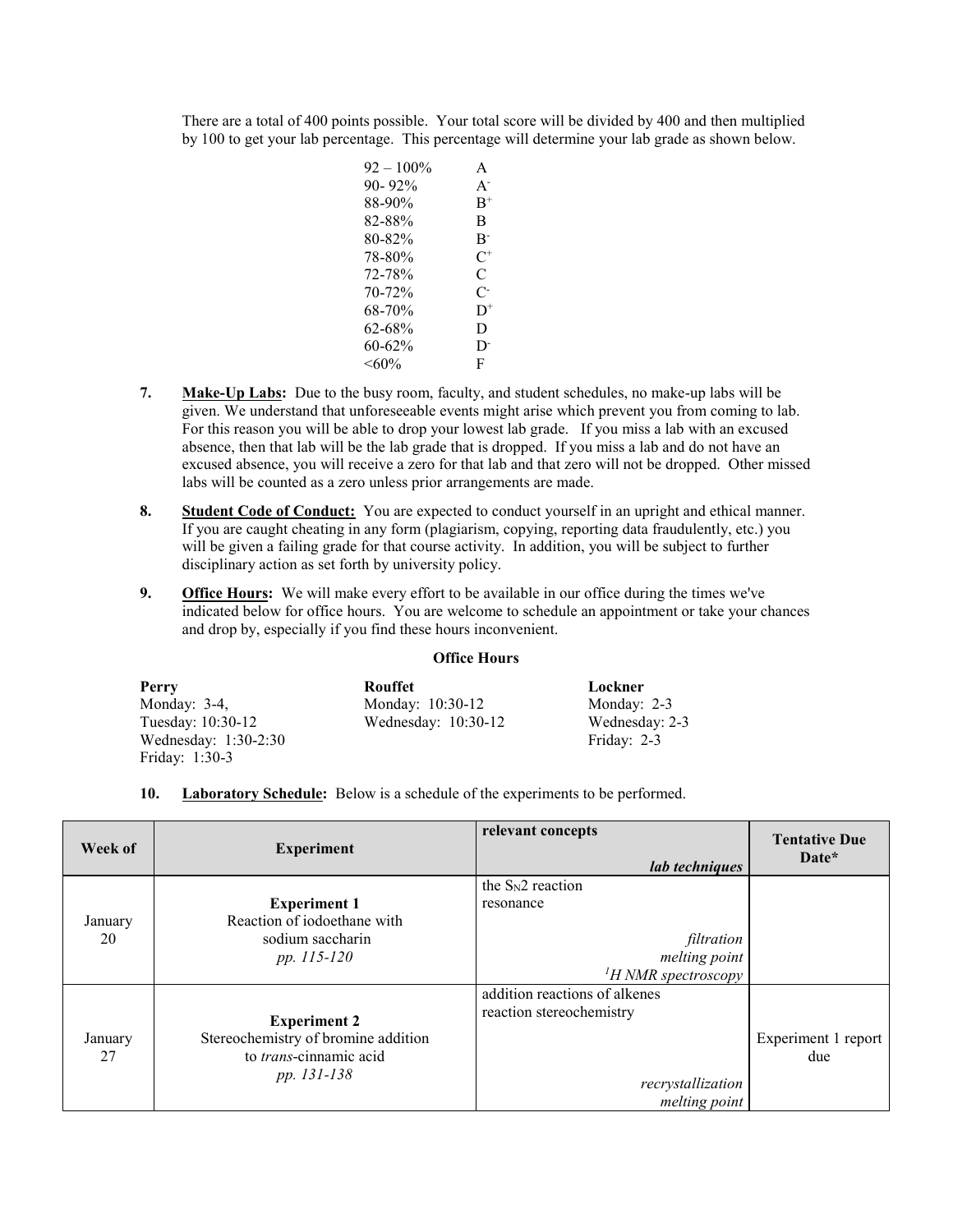| Week of                 | <b>Experiment</b>                                                                                | relevant concepts<br>lab techniques                                                                                              | <b>Tentative Due</b><br>Date*                                                        |
|-------------------------|--------------------------------------------------------------------------------------------------|----------------------------------------------------------------------------------------------------------------------------------|--------------------------------------------------------------------------------------|
| February<br>3           | <b>Experiment 3</b><br>Isolation and isomerization<br>of lycopene from tomato paste<br>pp. 85-92 | conjugated $\pi$ systems<br>alkene isomerization<br>liquid-solid extraction<br>column chromatography<br>UV-vis spectrophotometry | <b>Experiment 2</b><br>worksheet* due                                                |
| February<br>10          | <b>Experiment 4</b><br>Dehydration of methylcyclohexanol<br>pp. 121-130                          | E1 & E2 reactions<br>cyclohexane conformations<br>mechanistic reasoning<br>distillation<br>gas chromatography                    | Experiment 3 report<br>due                                                           |
| February<br>17          | <b>Experiment 5</b><br>Anise seed oil<br>Handout                                                 | natural products<br>structure elucidation                                                                                        | <b>Experiment 4</b><br>worksheet* and<br><b>Experiment 7</b><br><i>procedure</i> due |
| February<br>24          |                                                                                                  | <b>GCMS</b><br>infrared spectroscopy<br>1D and 2D NMR spectroscopy                                                               | Revised Experiment<br>7 procedure due                                                |
| March<br>$\overline{2}$ | <b>Experiment 6</b><br>Borohydride reduction of vanillin<br>pp. 147-156                          | Reduction<br>reactions at the carbonyl<br>natural products<br>experiment design                                                  | Experiment 5 report<br>due                                                           |
| March 9                 | Spring Break $-\underline{No}$ lab this week                                                     |                                                                                                                                  |                                                                                      |
| March<br>16             | <b>Experiment 7</b><br>A green, nickel-catalyzed Suzuki cross-coupling                           | green chemistry<br>catalysis<br>cross-coupling                                                                                   | Experiment 6<br>worksheet* due                                                       |
| March<br>23             | reaction<br>Handout                                                                              | <b>TLC</b><br>column chromatography<br><sup>1</sup> H and <sup>13</sup> C NMR spectroscopy                                       |                                                                                      |
| April 6                 | Easter Recess $-$ No Lab this week                                                               |                                                                                                                                  |                                                                                      |
| March<br>30             | <b>Experiment 8</b>                                                                              | Diels-Alder reaction<br>carboxylic anhydrides<br>green chemistry                                                                 | Experiment 7 report<br>due                                                           |
| April<br>13             | A green Diels-Alder Reaction<br>Handout                                                          | solventless reactions<br>infrared spectroscopy<br>1D and 2D NMR spectroscopy                                                     | No lab April 4 (due<br>to ACS Meeting) or<br>April 13 (due to<br>Easter Break)       |